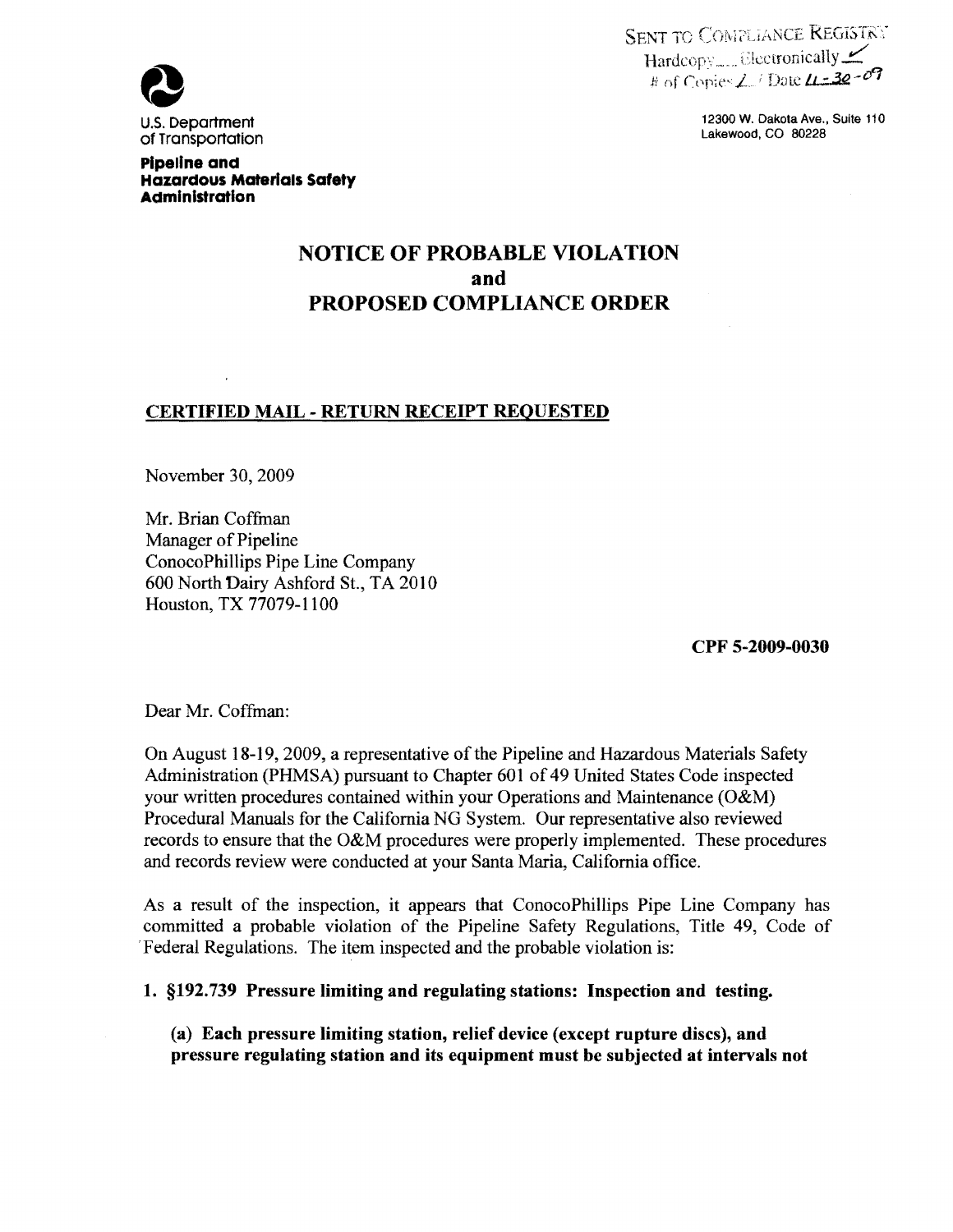exceeding 15 months, but at least once each calendar year, to inspections and tests to determine that it is

(1) In good mechanical condition;

(2) Adequate from the standpoint of capacity and reliability of operation for the service in which it is employed;

(3) Except as provided in paragraph (b) of this section, set to control or relieve at the correct pressure consistent with the pressure limits of §192.201(a);; and

(4) Properly installed and protected from dirt, liquids, or other conditions that might prevent proper operation.

ConocoPhillips is not keeping records of required annual inspections of relief devices on its NO 22 and NO 23 pipelines in accordance with §192.739. NO 22 is supplied by SoCal pipeline and NO 23 is supplied by PO&E pipeline and the existing relief devices on both pipelines are under the suppliers' control. Since it is incumbent on ConocoPhillips to ensure that adequate over pressure relief exists on all points of their pipelines, ConocoPhillips must ensure that SoCal and PO&E inspect these pressure relief devices in accordance with  $\S 192.739(a)$ . ConocoPhillips must retain copies of these pressure relief device inspections or have reasonable access to these records. Alternatively, ConocoPhillips may install an adequate pressure relief device of their own at the beginning ofN022 and N023 pipelines. It should be noted that the inspection and maintenance of these pressure relief devices are OQ covered tasks and the SoCal and PO&E personnel performing these tasks on the devices on N022 and N023 will need to be OQ qualified in an OQ program acceptable to ConocoPhillips.

#### Proposed Compliance Order

Pursuant to 49 United States Code § 60118, the Pipeline and Hazardous Materials Safety Administration proposes to issue a Compliance Order to ConocoPhillips Pipe Line Company. Please refer to the *Proposed Compliance Order* that is enclosed and made a part of this Notice.

#### Response to this Notice

Enclosed as part of this Notice is a document entitled *Response Options for Pipeline Operators in Compliance Proceedings.* Please refer to this document and note the response options. Be advised that all material you submit in response to this enforcement action is subject to being made publicly available. If you believe that any portion of your responsive material qualifies for confidential treatment under 5 U.S.C. 552(b), along with the complete original document you must provide a second copy of the document with the portions you believe qualify for confidential treatment redacted and an explanation of why you believe the redacted infonnation qualifies for confidential treatment under 5 U.S.C.  $552(b)$ . If you do not respond within 30 days of receipt of this Notice, this constitutes a waiver of your right to contest the allegations in this Notice and authorizes the Associate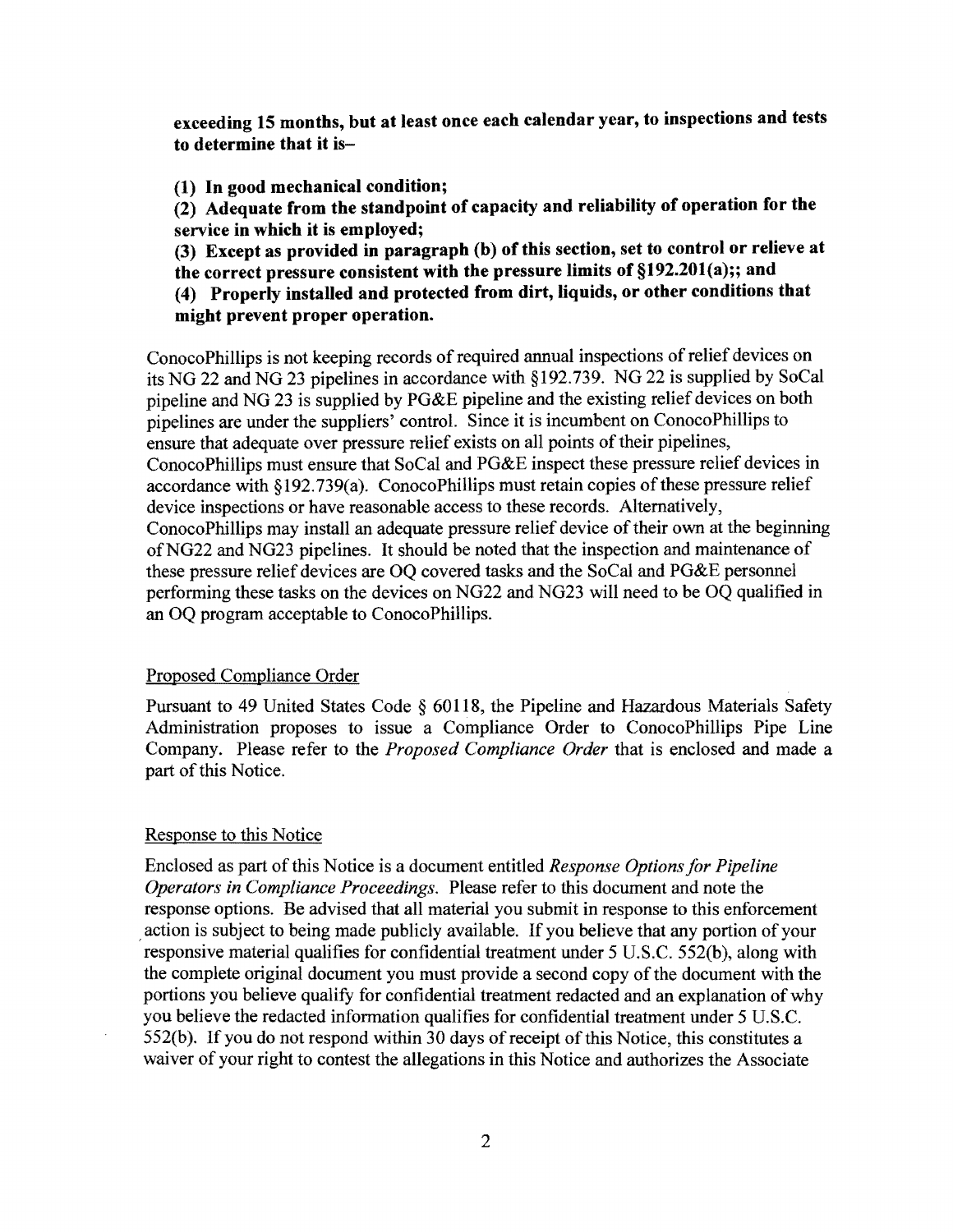Administrator for Pipeline Safety to find facts as alleged in this Notice without further notice to you and to issue a Final Order.

In your correspondence on this matter, please refer to CPF 5-2009-0030 and for each document you submit, please provide a copy in electronic format whenever possible.

Sincerely,

Y Hudas

Chris Hoidal Director, Western Region Pipeline and Hazardous Materials Safety Administration

 $\hat{\textbf{z}}$ 

Enclosures: *Proposed Compliance Order Response Options for Pipeline Operators in Compliance Proceedings* 

cc: PHP-60 Compliance Registry PHP-500 H. Monfared (#126312)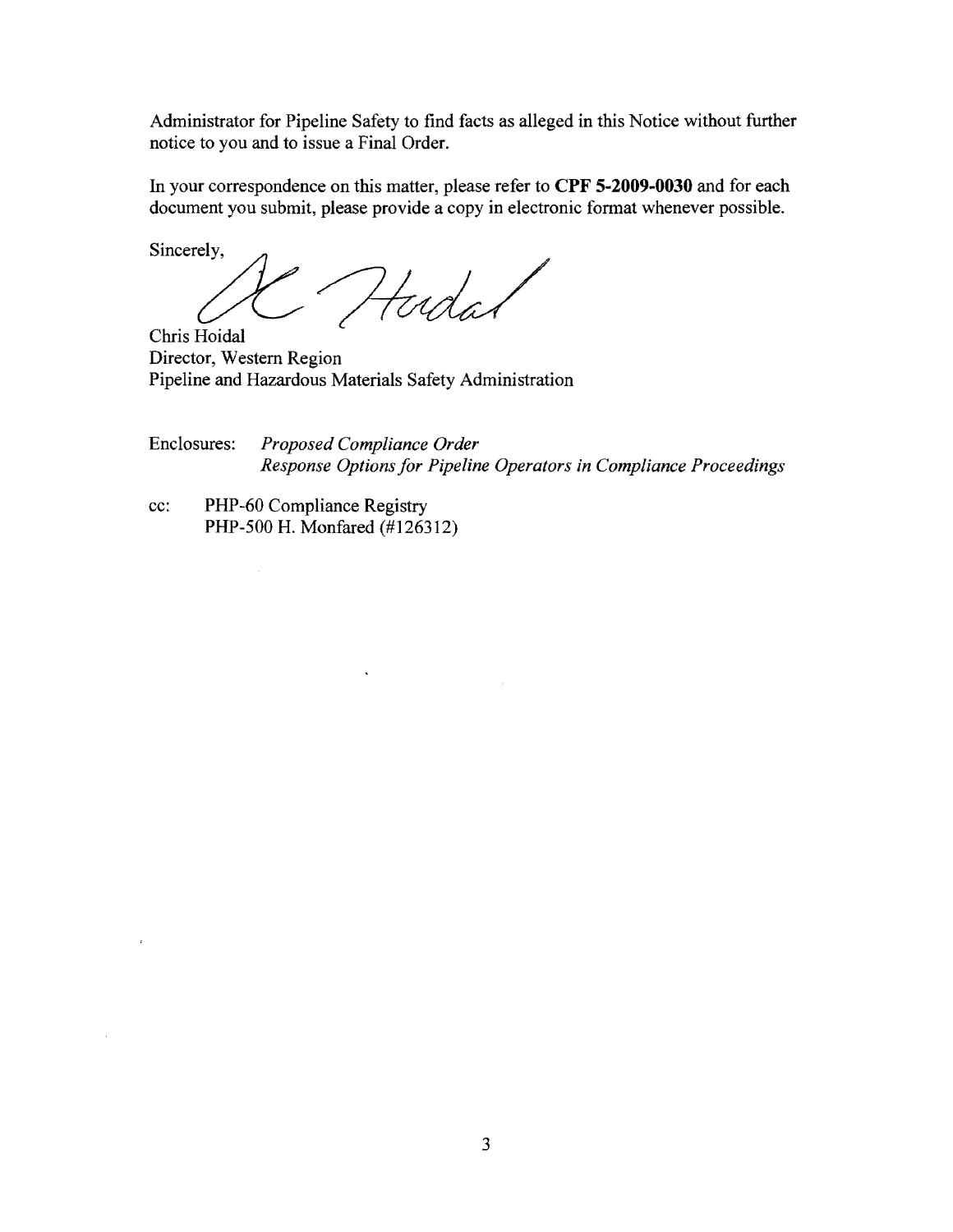# **PROPOSED COMPLIANCE ORDER**

Pursuant to 49 United States Code § 60118, the Pipeline and Hazardous Materials Safety Administration (PHMSA) proposes to issue to ConocoPhillips Pipe Line Company a Compliance Order incorporating the following remedial requirements to ensure the compliance of PXP with the pipeline safety regulations:

- 1. In regard to Item Number 1 of the Notice pertaining to lack of documentation of inspections of pressure relief devices on NG 22 and NG 23 pipelines, ConocoPhillips must either;
	- (a) Ensure that the pressure relief devices are inspected by SoCal and PG&E in accordance with §192.739(a). ConocoPhillips must retain copies of the pressure relief device inspections or have reasonable access to these records. It should be noted that the inspection and maintenance of these pressure relief devices are OQ covered tasks and the SoCal and PG&E personnel performing these tasks on the devices on NG22 and NG23 will need to be OQ qualified in an OQ program acceptable to ConocoPhillips.

(b) Install relief devices on the NG22 and NG23 that are capable of safely relieving pressure on these two pipelines, and inspect them at intervals not exceeding 15 months, but at least once each calendar year.

- 2. Within sixty (60) days of the receipt of the Final Order, ConocoPhillips must complete the remedial requirements of Item Number 1 and inform PHMSA of their action.
- 3. ConocoPhillips Pipe Line Company shall maintain documentation of the safety improvement costs associated with fulfilling this Compliance Order and submit the total to Chris Hoidal, Director, Western Region, Pipeline and Hazardous Materials Safety Administration. Costs shall be reported in two categories: 1) total cost associated with preparation/revision of plans, procedures, studies and analyses, and 2) total cost associated with replacements, additions and other changes to pipeline infrastructure.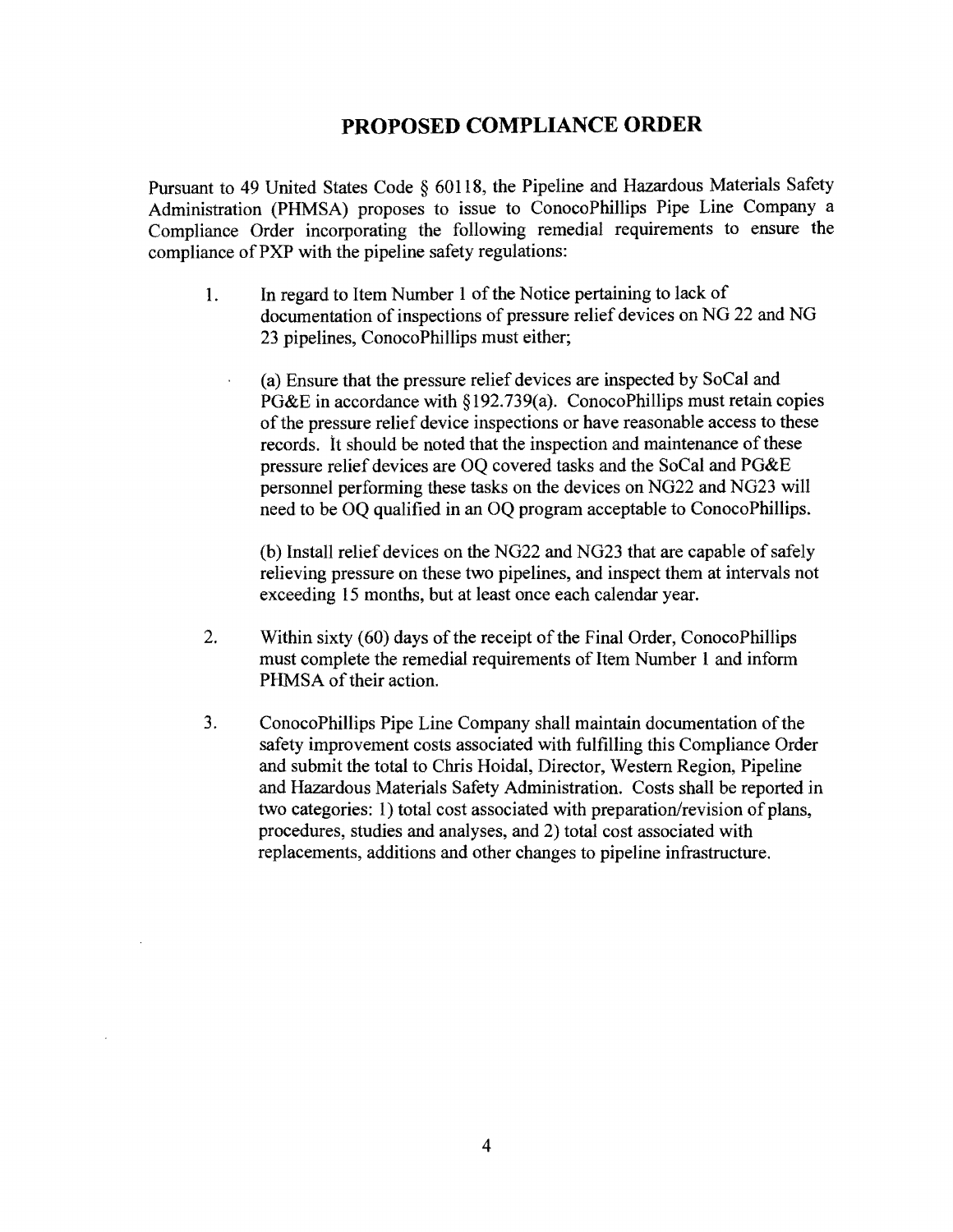# Response Options for Pipeline Operators in Compliance Proceedings

The requirements of49 C.F.R. Part 190, Subpart B (§§ 190.201-190.237) govern response to Notices issued by a Regional Director, Pipeline and Hazardous Materials Safety Administration (pHMSA).

Be advised that all material submitted by a respondent in response to an enforcement action is subject to being made publicly available. If you believe that any portion of your responsive material qualifies for confidential treatment under 5 U.S.C. 552(b), along with the complete original document you must provide a second copy of the document with the portions you believe qualify for confidential treatment redacted and an explanation of why you believe the redacted information qualifies for confidential treatment under 5 U.S.C. 552(b).

#### L Procedures for Responding to a NOTICE OF PROBABLE VIOLATION:

Within 30 days ofreceipt of a Notice of Probable Violation, the respondent shall respond to the Regional Director who issued the Notice in the following way:

- a. When the Notice contains a proposed CIVIL PENALTY\*  $-$ 
	- I. If you are not contesting any violations alleged in the Notice, pay the proposed civil penalty and advise the Regional Director of the payment. This authorizes PHMSA to issue an order making findings of violation and upon confirmation that the payment has been received PHMSA will close the case with prejudice to the respondent. Payment terms are outlined below;
	- 2. If you are not contesting any violations alleged in the Notice but wish to submit written explanations, information, or other materials you believe warrant mitigation of the civil penalty, you may submit such materials. This authorizes PHMSA to make findings and to issue a Final Order assessing a penalty amount up to the amount proposed in the Notice. Refer to 49 C.F.R. § 190.225 for assessment considerations, which include the respondent's ability to pay and the effect on the respondent's ability to stay in business, upon which civil penalties are based;
	- 3. If you are contesting one or more of the items in the Notice but are not requesting an oral hearing, submit a written response to the allegations and/or seek elimination or mitigation of the proposed civil penalty; or
	- 4. Request a hearing as described below to contest the allegations and/or proposed assessment of a civil penalty.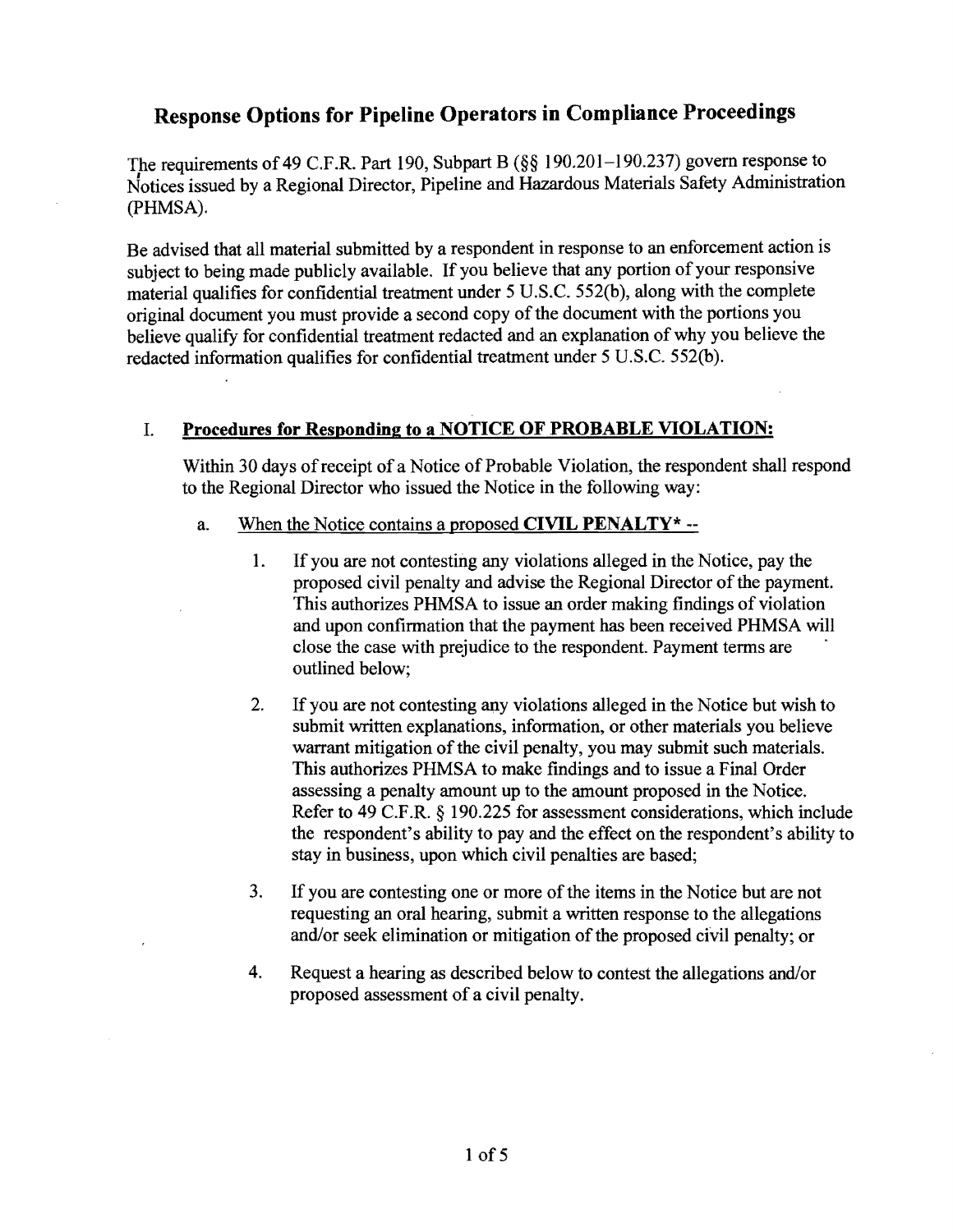### b. When the Notice contains a proposed COMPLIANCE ORDER\* --

- 1. If you are not contesting the compliance order, notify the Regional Director that you intend to take the steps in the proposed compliance order;
- 2. If you are not contesting the compliance order but wish to submit written explanations, information, or other materials you believe warrant modification of the proposed compliance order in whole or in part, or you seek clarification of the terms of the proposed compliance order, you may submit such materials. This authorizes PHMSA to make findings and issue a compliance order;
- 3. If you are contesting the proposed compliance order but are not requesting an oral hearing, submit written explanations, information, or other materials in answer to the allegations in the Notice and stating your reasons for objecting to the proposed compliance order items in whole or in part; or
- 4. Request a hearing as described below to contest the allegations and/or proposed compliance order items.

#### c. When the Notice contains a WARNING ITEM --

No written response is required. The respondent is warned that if it does not take appropriate action to correct these items, enforcement action will be taken if a subsequent inspection reveals a violation.

\* Failure of the respondent to respond to the Notice within 30 days of receipt constitutes a waiver of the right to contest the allegations in the Notice and authorizes the Associate Administrator for Pipeline Safety to find facts as alleged in the Notice without further notice to the respondent and to issue a Final Order.

#### II. **Procedures for Responding to a** NOTICE **OF** AMENDMENT\*-

Within 30 days of receipt of a Notice of Amendment, the respondent shall respond to the Regional Director who issued the Notice in the following way:

- a. If you are not contesting the Notice, notify the Regional Director ofyour plans to address the inadequacies identified in the Notice;
- b. If you are not contesting the Notice but wish to submit written explanations, information, or other materials you believe warrant modification of the Notice of Amendment in whole or in part, or you seek clarification of the terms of the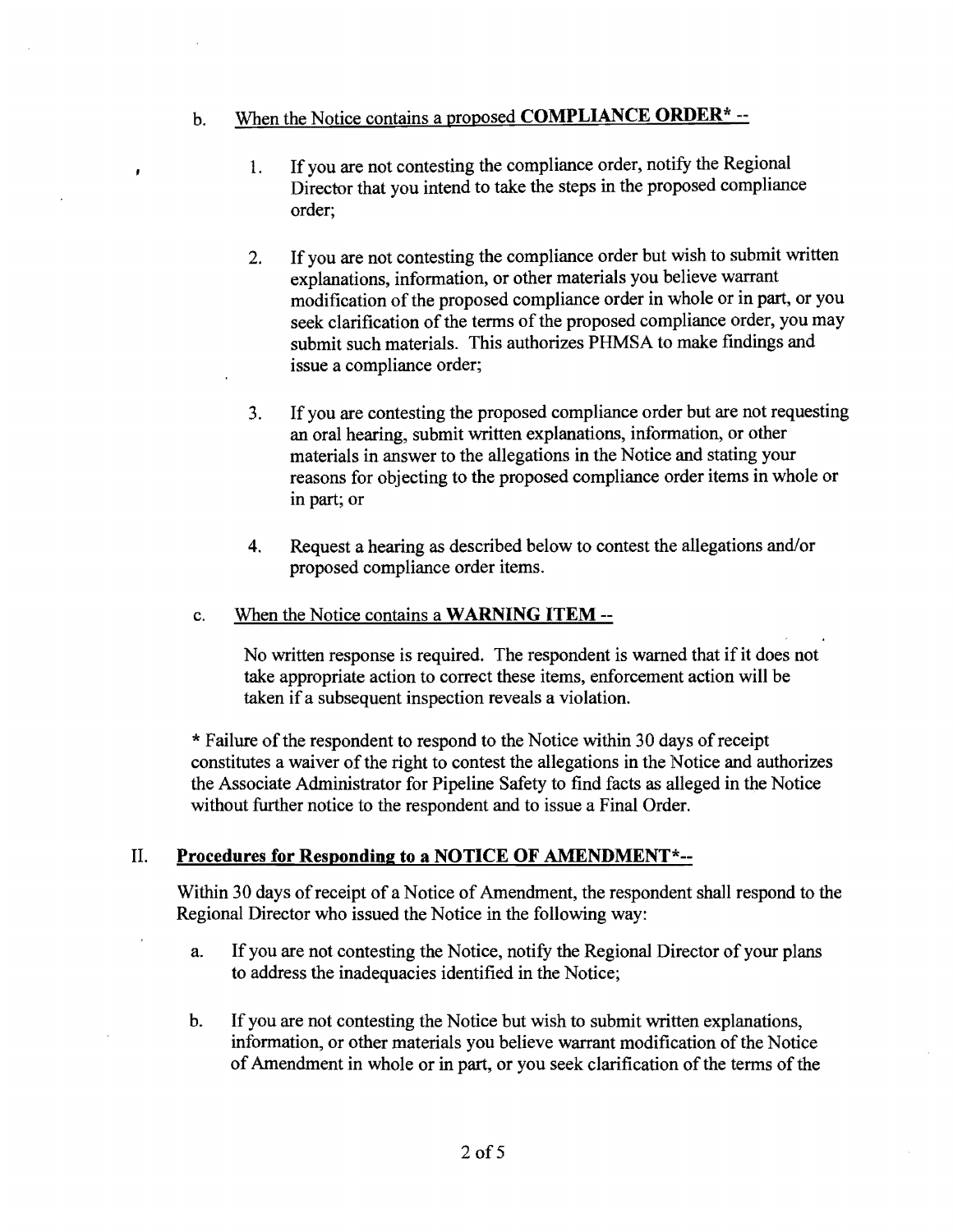Notice of Amendment, you may submit such materials. This authorizes PHMSA to make findings and issue an Order Directing Amendment;

- c. If you are contesting the Notice of Amendment but are not requesting an oral hearing, submit written explanations, information, or other materials in answer to the allegations in the Notice and stating your reasons for objecting to the Notice of Amendment items in whole or in part; or
- d. Request a hearing as described below to contest the allegations in the Notice.

\* Failure of the respondent to respond to the Notice within 30 days of receipt constitutes a waiver of the right to contest the allegations in the Notice and authorizes the Associate Administrator for Pipeline Safety to find facts as alleged in the Notice without further notice to the respondent and to issue a Final Order.

#### III. Procedure for Requesting a Hearing

A request for a hearing must be in writing and accompanied by a statement of the issues that the respondent intends to raise at the hearing. The issues may relate to the allegations, new information, or to the proposed compliance order or proposed civil penalty amount. Refer to 49 C.F.R. § 190.225 for assessment considerations upon which civil penalties are based. A respondent's failure to specify an issue may result in waiver of the right to raise that issue at the hearing. The respondent's request must also indicate whether or not respondent will be represented by counsel at the hearing. Failure to request a hearing in writing within 30 days of receipt of a Notice waives the right to a. hearing. In addition, if the amount of the proposed civil penalty or the proposed corrective action is less than \$10,000, the hearing will be held by telephone, unless the respondent submits a written request for an in-person hearing. Complete hearing procedures can be found at 49 C.F.R. § 190.211.

#### IV. Extensions of Time

 $\lambda$ 

An extension of time to prepare an appropriate response to a Notice may be granted, at the agency's discretion, following submittal of a written request to the Regional Director. The request must indicate the amount of time needed and the reasons for the extension. The request must be submitted within 30 days of receipt of the Notice.

#### V. Freedom of Information Act

Any material provided to PHMSA by the respondent, and materials prepared by PHMSA including the Notice and any order issued in this case, may be considered public information and subject to disclosure under the Freedom of Information Act (FOIA). If you believe the information you are providing is security sensitive, privileged, confidential or may cause your company competitive disadvantages, please clearly identify the material and provide justification why the documents, or portions of a document, should not be released under FOIA. If we receive a request for your material, we will notify you if PHMSA, after reviewing the materials and your provided justification, determines that withholding the materials does not meet any exemption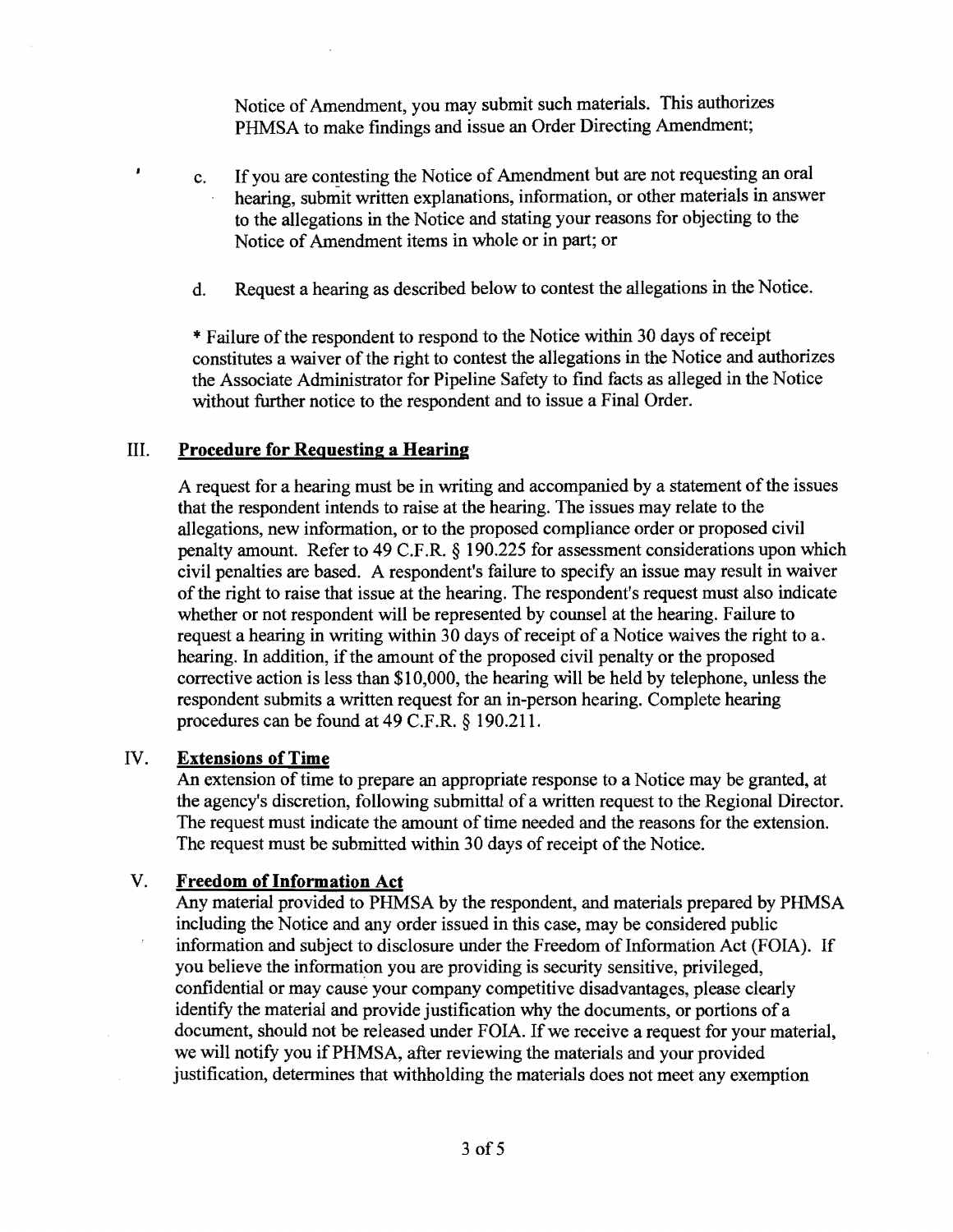provided under the FOIA. You may appeal the agency's decision to release material under the FOIA at that time. Your appeal will stay the release of those materials until a final decision is made.

#### VI. Small Business Regulatory Enforcement Fairness Act Information

The Small Business and Agricultural Regulatory Enforcement Ombudsman and 10 Regional Fairness Boards were established to receive comments from small businesses about federal agency enforcement actions. The Ombudsman will annually evaluate the enforcement activities and rate each agency's responsiveness to small business. If you wish to comment on the enforcement actions of the Pipeline and Hazardous Materials Safety Administration, call 1-888-REG-FAIR (1-888-734-3247) or go to http://www.sba.gov/ombudsman/dsp\_faq.html.

#### VII. Payment Instructions

#### *Civil Penalty Payments ofLess Than \$10,000*

Payment of a civil penalty of less than \$10,000 proposed or assessed, under Subpart B of Part 190 of the Pipeline Safety Regulations can be made by certified check, money order or wire transfer. Payment by certified check or money order (containing the CPF Number for this case) should be made payable to the "Department of Transportation" and should be sent to:

Federal Aviation Administration Mike Monroney Aeronautical Center Financial Operations Division (AMZ-341) P.O. Box 269039 Oklahoma City, OK 73125-4915

Wire transfer payments of less than \$10,000 may be made through the Federal Reserve Communications System (Fedwire) to the account of the U.S. Treasury. Detailed instructions are provided below. Questions concerning wire transfer should be directed to the Financial Operations Division at (405) 954-8893, or at the above address.

#### *Civil Penalty Payments of*\$1*0,000 or more*

Payment of a civil penalty of \$10,000 or more proposed or assessed under Subpart B of Part 190 of the Pipeline Safety Regulations must be made wire transfer (49 C.F.R. § 89.21 (b)(3)), through the Federal Reserve Communications System (Fedwire) to the account of the U.S. Treasury. Detailed instructions are provided below. Questions concerning wire transfers should be directed to the Financial Operations Division at (405) 954-8893, or at the above address.